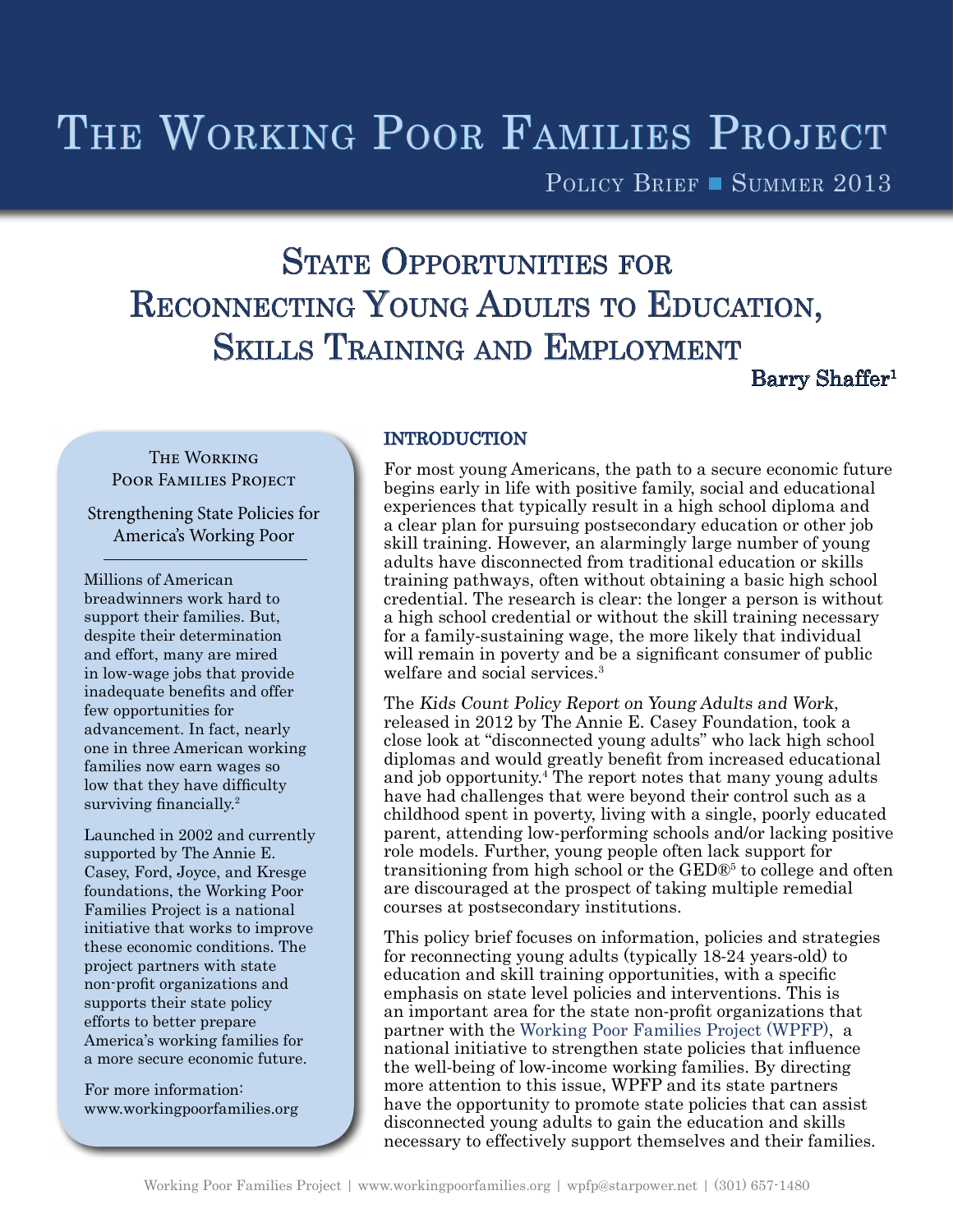### DESCRIBING THE ISSUE

According to the 2011 American Community Survey, the 18-24 year old segment of the population was just over 31 million, about 10% of the total U.S. population. Of this age group, 64% are White, 18% Hispanic, 14% Black and 2% Asian. The minority population within this age group has been increasing at a faster rate than the white population due to the combined effect of higher birth rates and immigration.<sup>6</sup>

Although the nation's public school graduation rate has increased eight percentage points—to 74.7% in the last decade, estimates of the actual numbers of 18-24 year-olds who lack a high school credential range from five to six million individuals.<sup>7</sup> Dropout rates for minority students are more than double that of whites. Students from low-income families (defined as 200% of the federal poverty level) dropped out of high school at six times the rate of their peers from higher-income families.<sup>8</sup> Research shows that only about one-quarter of those who fail to graduate with their peers eventually receive diplomas; another one-quarter will eventually complete the GED® and receive a high school equivalent credential. However, an alarming onehalf never attain a high school credential.<sup>9</sup>

In 2010, more than 500,000 adults completed the GED®, and 72% of them received their high school equivalency credential. Although the average age of the GED® examinee is 26, just over one-third of all examinees are between 18-24 years-old.10 Forthcoming changes to the GED® test content and its administration in 2014 have raised concern that the new GED® will be even more challenging and difficult to pass.<sup>11</sup>

When young people fail to obtain a high school diploma and other educational credentials, they —and American society at large—face multiple negative consequences. As the table below indicates, low educational attainment significantly impacts earning power as well as increasing the incidence of unemployment.<sup>12</sup>

According to the Alliance for Excellent Education, not attaining a high school diploma or its equivalent results not only in problems and issues for the individual, but in significant costs to society at large:

• Compared to an individual without a high school diploma, a high school graduate yields a public benefit of over \$200,000 more in lower government spending and higher tax revenues. If the number of individuals without high school diplomas were cut in half, the government would likely see a total of \$45 billion in savings and additional revenue.

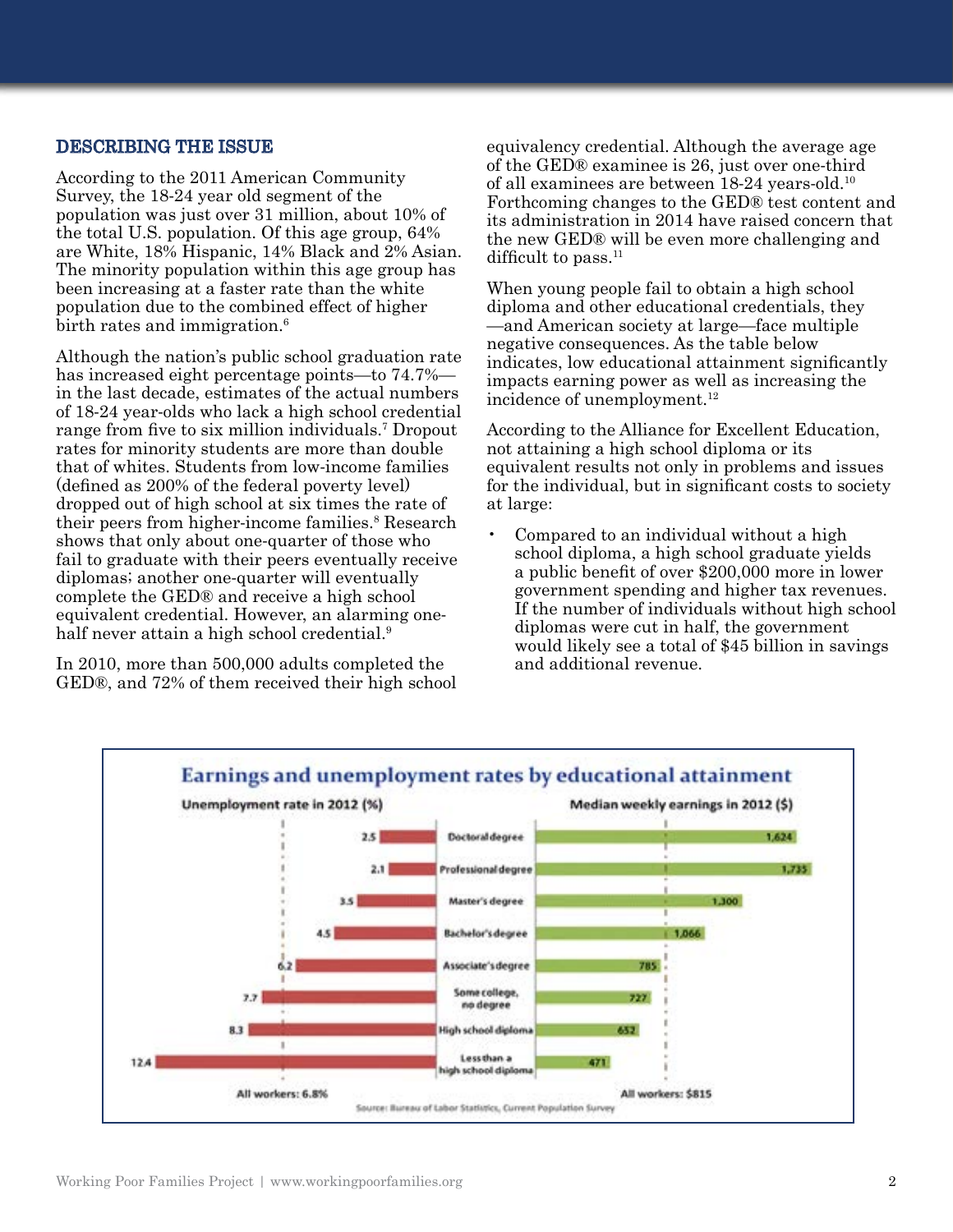- Three-quarters of state prison inmates are without a high school diploma or equivalent. If the male graduation rate were increased by only five percent, the nation would see an annual savings of \$4.9 billion in crime-related costs.
- Cutting the dropout rate nationally for a single high school class in half would likely support as many as 54,000 new jobs and would likely increase the gross domestic product by as much as  $$9.6$  billion.<sup>13</sup>

Clearly, helping out-of-school young adults to reconnect to educational opportunities leading to a high school diploma or its equivalency is an important state policy goal. However, reaching that point is insufficient. Young adults will increasingly need further education and skills if they are to become economically self-sufficient and capable of supporting a family.

A landmark five-year study by the Washington State Board for Community and Technical Colleges, known commonly as the "Tipping Point" research, looked at adults with basic skills below the high school level who enrolled in college non-credit basic skills and ESL courses. Its purpose was to determine patterns of success with regard to forcredit educational program completion and later employment.<sup>14</sup>

A major finding was that in order to have a reasonable chance for both types of success, a student needed to have considerable support and assistance, and to persist in at least one year of college credit programming. Without these two criteria, a person was very likely to end up in a low paying job and still not have high-school level basic skills. The significance of this report cannot be understated with regard to the concepts of comprehensively reconnecting young adults to opportunities for more advanced education and employment.

The public policy organization Demos examined Bureau of Labor Statistics data for young adults in 2012 in order to see how the experience of young people today affects their prospects for tomorrow. They found that the year passed with no significant gains for young people, who continue to endure a jobs crisis even as the economy begins to recover. The latest numbers from 2013 reveal no significant change in the trend. The Demos report asserts that the development of state-level public policy and

Without policy targeted to the needs of young adults, the nation risks an entire generation marked by the insecurities of the Great Recession for the rest of their working lives.

investments to directly employ young adults especially young adults of color and those without a college degree—could have multiple benefits including adding job readiness and marketable skills to the workforce, developing individuals' work history and increasing economic resources in the community. Without policy targeted to the needs of young adults, the nation risks an entire generation marked by the insecurities of the Great Recession for the rest of their working lives.15

#### STATE LEVERAGING/COORDINATION OF RELEVANT FEDERALLY FUNDED PROGRAMS

A number of federally authorized programs exist that directly impact the reconnection of young adults to education and training. Many of these programs are administered by state governments and typically have not only a matching fund requirement for the participating state, but require or encourage states to coordinate state policy efforts to maximize the federal and state resources.16 Examples of the largest (in terms of funds allocated) federal programs offering significant coordination potential include:

Adult Basic Education (ABE) – The nation's largest ongoing effort to assist adults of all ages to attain a high school diploma or credential is the national adult basic education system funded federally through Title II of the federal Workforce Investment Act (WIA). Although this system provides over \$500 million in federal funds per year and an estimated \$300 million in leveraged state resources, the system annually serves only about 4%-7% of the estimated eligible population of adults 16 and over who are not enrolled in high school and are lacking a high school diploma or English proficiency.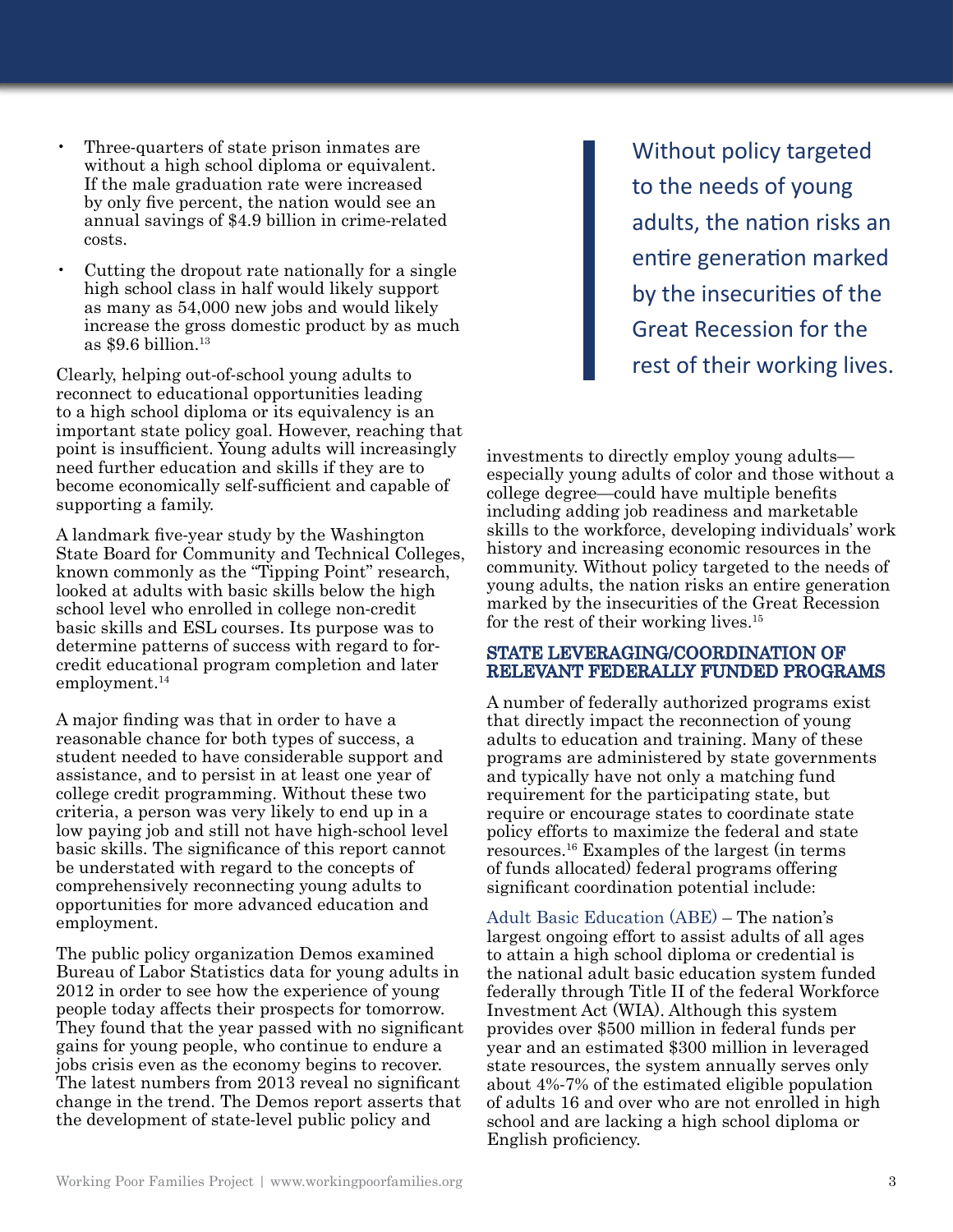States typically have legislation and policy that supports the federal requirements and strengthens programming and accountability. States have some limited flexibility with federal ABE funds to prioritize services, and federal initiatives currently promote a greater level of coordination with postsecondary adult career pathway efforts.

WIA Title IB Youth Program – The Workforce Investment Act (WIA) Title IB Youth Program provides services to young adults ages 14-21. The main thrust of this program is to increase the focus on longer-term academic and occupational learning opportunities and develop long-term comprehensive strategies. Services are provided to in-school students aged 14-21 and out-of-school participants aged 16-21. About \$800 million was distributed to states for 2012 services. Every state is required to have a Youth Council as a subgroup of the state Workforce Investment Board. The Council role includes policy and investment recommendations.

Perkins – The Carl D. Perkins Vocational and Technical Education Act, last reauthorized in 2006, focuses on the academic achievement of career, vocational and technical education students, strengthens the connections between secondary and postsecondary education, and improves state and local accountability. Perkins funding serves both high school students and postsecondary students, and features career pathway programming around a nationally established set of major career and occupational clusters. Although the use of Perkins funds for remedial programming, like GED® attainment and postsecondary developmental education, is not allowable under Perkins rules, the coordination with remedial programming options is encouraged.

Job Corps – Through a nationwide network of campuses, Job Corps offers a comprehensive array of career development services to at-risk young women and men, ages 16 to 24, to prepare them for successful careers. Job Corps employs a holistic career development training approach that integrates the teaching of academic, vocational and employability skills and social competencies through a combination of classroom, practical and experience-based learning to prepare young adults for stable, long-term, high-paying jobs.

Prisoner Reentry Initiative – Under this initiative, local groups can become eligible to receive grants to provide young adult offenders, or children who are at risk of becoming incarcerated or dropping out-of-school, with employment and educational

opportunities. Applicants for this grant include schools, juvenile justice agencies and nonprofit community organizations. The goal of the initiative is to prevent teenagers from dropping out-of-school, increase employment for out-of-school young adults, increase their educational skills and decrease their involvement in violence and crime.

Youth Build – In Youth Build programs, low-income young people ages 16 to 24 work full-time for six to 24 months toward high school diplomas or credentials, while learning job skills by building affordable housing in their communities. Emphasis is placed on leadership development, community service and the creation of a positive minicommunity of adults and young adults committed to each other's success. At exit, they are placed in college, jobs or both.

#### POSSIBLE STATE TOOLS FOR RECONNECTING YOUNG ADULTS TO EDUCATION AND SKILLS TRAINING

Given the scope and importance of the young adult reconnection problem facing the nation, states have the motivation to take a variety of actions to address this issue. Although states have started giving more attention to the dropout issue, much of the attention is focused on prevention rather than recovering or reconnecting with out-of-school young adults; as a result, there are only a few examples of state actions in this area.<sup>17</sup> It should be noted that the reconnection issue is difficult for states for a number of reasons including:

- Lack of rigorous and connected data systems and tracking mechanisms to provide hard data for indentifying outof-school young adults to inform policy decision making.
- Difficulty aligning a confusing array of existing efforts, policies and players that focus on common goals but have widely varying objectives, strategies and accountability requirements.
- Lack of support for reworking existing state funding streams, especially without additional resources.18

However, some states have examined this important problem and even initiated strategies to tackle it. States are taking four primary approaches: (1) elevating state attention to the issue of disconnected young adults; (2) engaging young adults to achieve educational outcomes;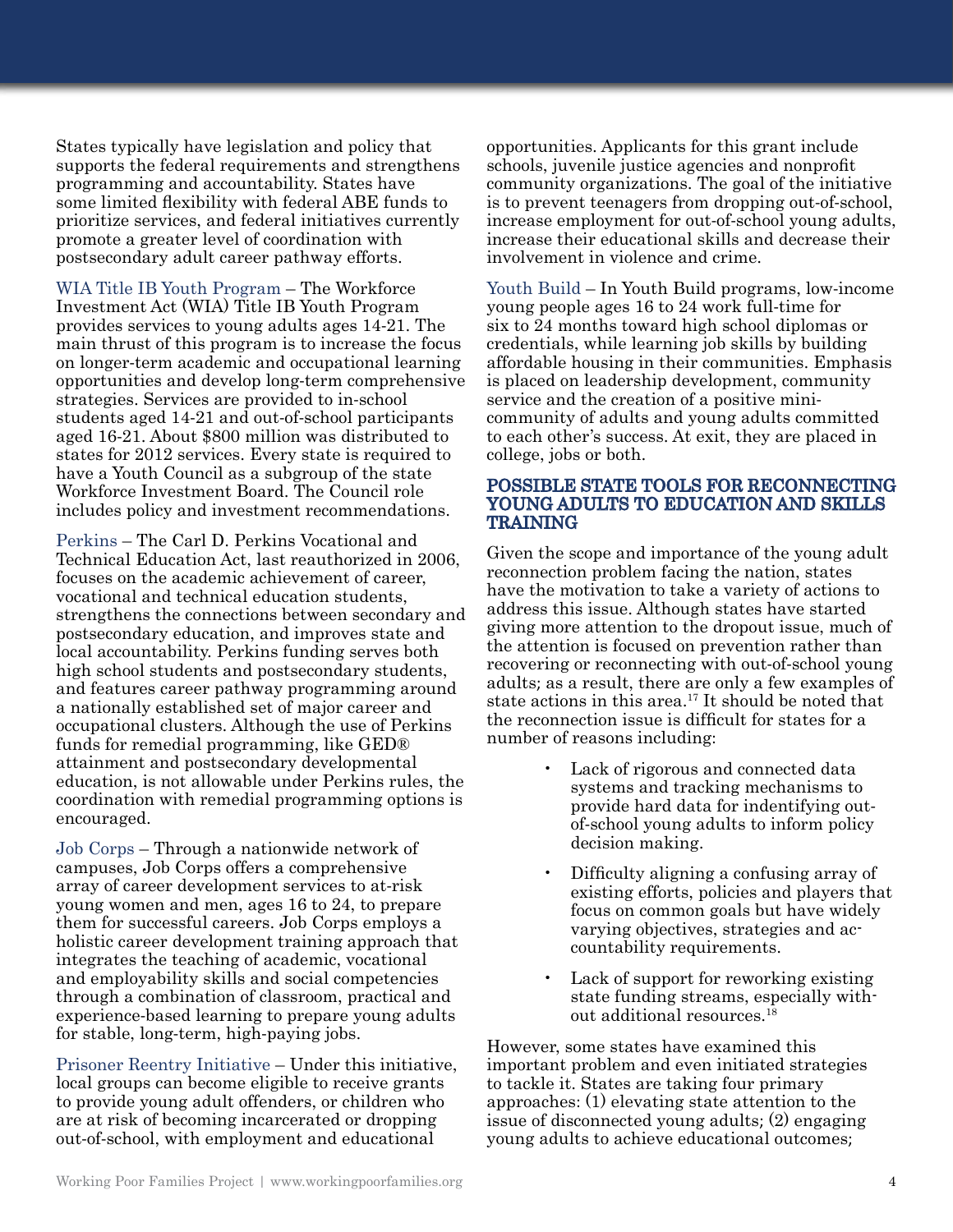(3) leveraging Adult Basic Education and high school equivalency options; and (4) introducing and preparing young adults for work. Each of these areas is examined below.

#### 1) Elevating State Attention to the Issue of Disconnected Young Adults

For states that choose to focus on the problem of unemployed, undereducated and/or unskilled young adults, there are at least three established channels.

P-20 Initiatives – Almost every state has embraced the P-20 education reform movement that attempts to align and make more seamless the separately functioning systems of education from preschool through college. The Education Commission of the States (ECS) maintains a website that describes the structure and content focus of P-20 Councils for each state.19 In some states, these councils are not only interested in improving the transition of traditional K-12 students into college; they are seeking transition solutions for out-of-school young adults as well. For example, the most recent report of the Illinois P-20 Council articulates a specific goal to "Reengage students who have dropped out to enable them to complete a high school diploma or the GED®, or a degree or certificate."<sup>20</sup>

WIA Youth Councils – The Workforce Investment Act (WIA) requires all states to have a Youth Council as a subgroup of the state Workforce Investment Board (WIB). Membership of the Youth Council typically includes individuals from business, education, community-based organizations and public agencies; and representatives of young adult service agencies, including juvenile justice and local law enforcement agencies, local public housing authorities; parents of eligible young adults seeking assistance under WIA; and individuals and representatives of organizations that have experience relating to young adult activities. Youth Councils are required to develop and implement a comprehensive plan for youth services related to education and employment and they often recommend state policy changes or new state policies for legislative consideration.21

Data Systems Reforms – Although large urban school districts have led the way for collecting and analyzing data on high school dropouts and disconnected young adults, a national effort known as the Statewide Longitudinal Data Systems (SLDS) Grant Program is assisting states to

efficiently manage, analyze and use education data, including individual student records. As it evolves, the SLDS should help states, districts, schools, educators and other stakeholders to make datainformed decisions to improve student learning and outcomes, both for traditional learners and for young adults who are in need of a reconnection opportunity.22 For example, Maryland implemented StudentStat, a performance measurement and management process whereby top policymakers, including the governor, review education data (e.g., cohort graduation rate and dropout rate) on a quarterly basis to track progress on goals and shape future policy decisions.<sup>23</sup>

### 2) Engaging Young Adults to Achieve Educational **Outcomes**

To date, states have played a modest role in seeking to promote and support local efforts to enhance the educational outcomes of disconnected young adults. However, there are opportunities for leadership and action.

Recovery Initiatives – Significant local attention is given to connecting at-risk youth and out-ofschool young adults to a variety of educational opportunities. These efforts are typically driven by school districts, especially urban ones, and involve efforts to locate and encourage out-of-school young adults to return to school or to alternative venues such as adult education centers, community-based non-profit training programs and even community colleges. Some states have sought to establish policies or incentives for this to happen on a statewide scale.

As an example, Texas developed policy and made considerable investments through a program called The Texas Dropout Recovery Program (TDRP). Initiated in 2008, the program invested millions annually in local organizations (i.e., school districts, charter schools, non-profits, higher education institutions) to connect out-of-school young adults to education opportunities so they could achieve their high school equivalency or gain college readiness skills. Over four years, \$21 million dollars was spent on the program, serving over 8,000 dropouts.

The Texas state legislature did not continue funding in 2012, despite a strong evaluation with positive outcome data that noted the program made a meaningful impact on the lives of its graduates and filled an important gap in Texas educational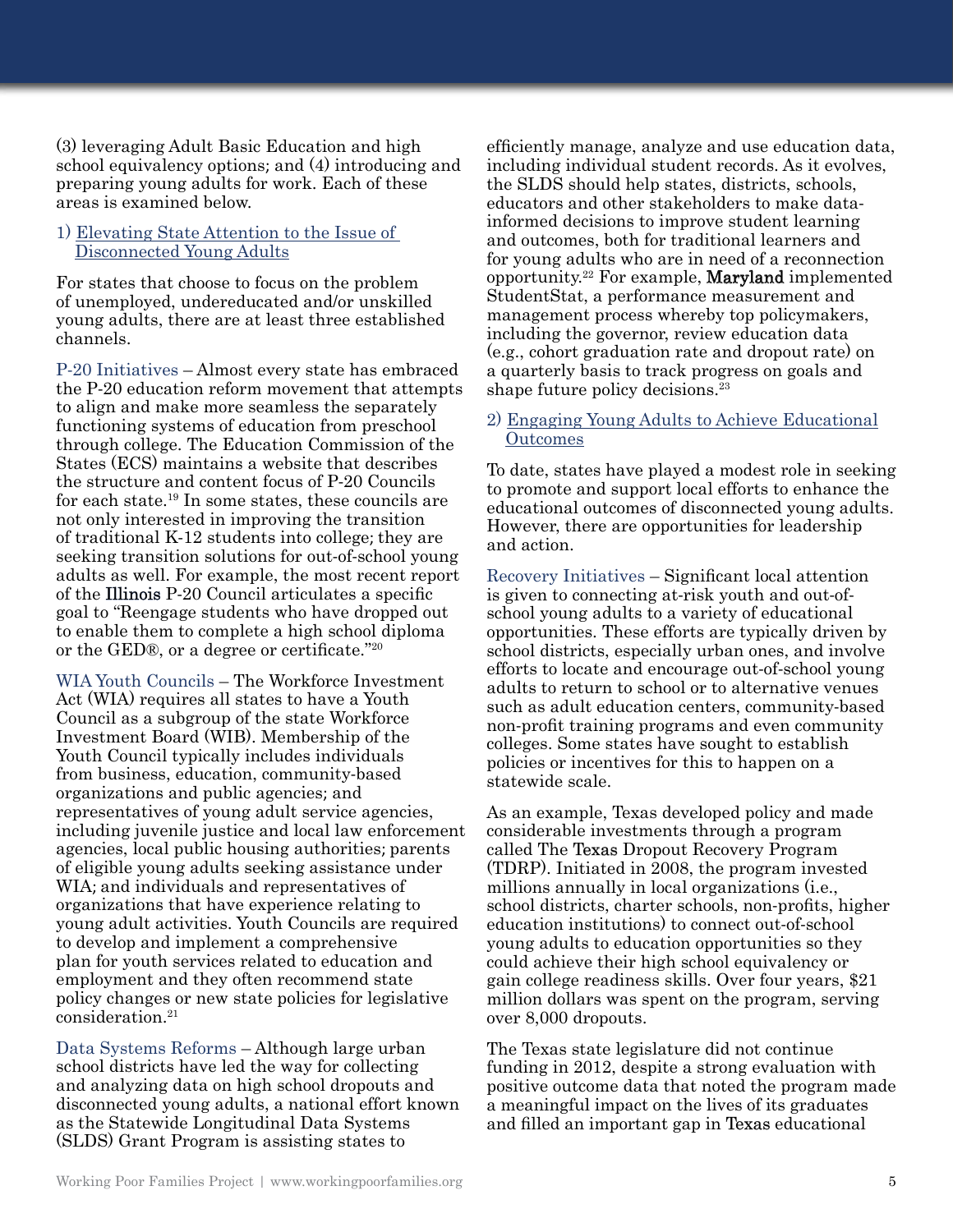A 2011 National Governors' Association report called for reforming state budgeting processes to support local efforts to address disconnected young adults.

services for students who have dropped out of school. Evaluation estimates suggest that TDRP would save the state \$95 million in current dollars.<sup>24</sup>

Two years ago, following state legislation, the Washington Office of State Public Instruction (OSPI) established the Open Doors Young Adults Reengagement initiative. The program allows local school districts to enter into inter-local agreements with qualifying organizations—community colleges, educational service districts, community-based organization and others—to provide dropout reengagement services for out-of-school students not expected to graduate by age 21. The initiative also allows OSPI to provide basic education funding directly to community colleges undertaking recovery programs in agreement with a local school district.

Open Door programs must offer the following: (1) academic instruction, including GED preparation, academic skills, and college and work readiness preparation, that generates high school credit towards a diploma and has the goal of academic and work readiness; (2) instruction by certified teachers or college instructors whose credentials are established by a college; (3) case management, counseling, and resource and referral services; and (4) opportunity for qualified students to enroll in college courses tuition-free, if the program provider is a college. Programs are approved by OSPI. Open Door programs are expected to generate attention and development across the state, especially at community colleges, for two reasons: (1) state basic education resources are available to support Open Door programs; and (2) students served via direct community college programs are not included in high school graduation calculations.

Other states, such as Illinois and Massachusetts, called for state programs for dropout recovery, but have not appropriated funds for implementation. The Illinois Hope and Opportunities through Education program was adopted by the state legislature and identified as a promising strategy in the state's first P-20 council report, but was never funded.25 Similarly, a Massachusetts's 2009 special government commission report on dropout prevention and recovery called for state action to support local recovery initiatives; 26 however, state action and funding on recovery initiatives have received minimal support.27

Clearly, difficult state budget times have negatively impacted efforts to get these state efforts underway and to sustain them. A 2011 National Governors' Association (NGA) report called for reforming state budgeting processes to support local efforts to address disconnected young adults.28 Such reforms would entail providing weighted resource allocation formulas to reward areas that serve at-risk, outof-school young adults and to raise the age level of K-12 support to encompass older young adults (i.e., above 21) who are out-of-school and still in need of a high school equivalency. In 2007, Texas raised the limit of public education services to age 26. Only eight states do not set an upper statutory student age for public education.29

Alternative Educational Models – Many large school districts have developed alternative high schools that serve students who struggle in the traditional K-12 setting. Alternative schools, sometimes called second-chance schools, are created as separate organizations and are often part of the public elementary/secondary school system. However, in efforts to serve out-of-school young adults, some places have sought to engage specially focused charter schools, community-based organizations and even community colleges.

One strategy that has received some attention is the "early college" concept, engaging community colleges to serve at-risk students. These programs allow students to work toward their high-school degrees while taking college classes and earning college credits, thus positioning them to work toward a postsecondary credential. Such programs are typically done in partnership with local school districts, which contribute funding to cover student costs, but all activities are conducted on the college campus.

Gateway to College is a national "early college"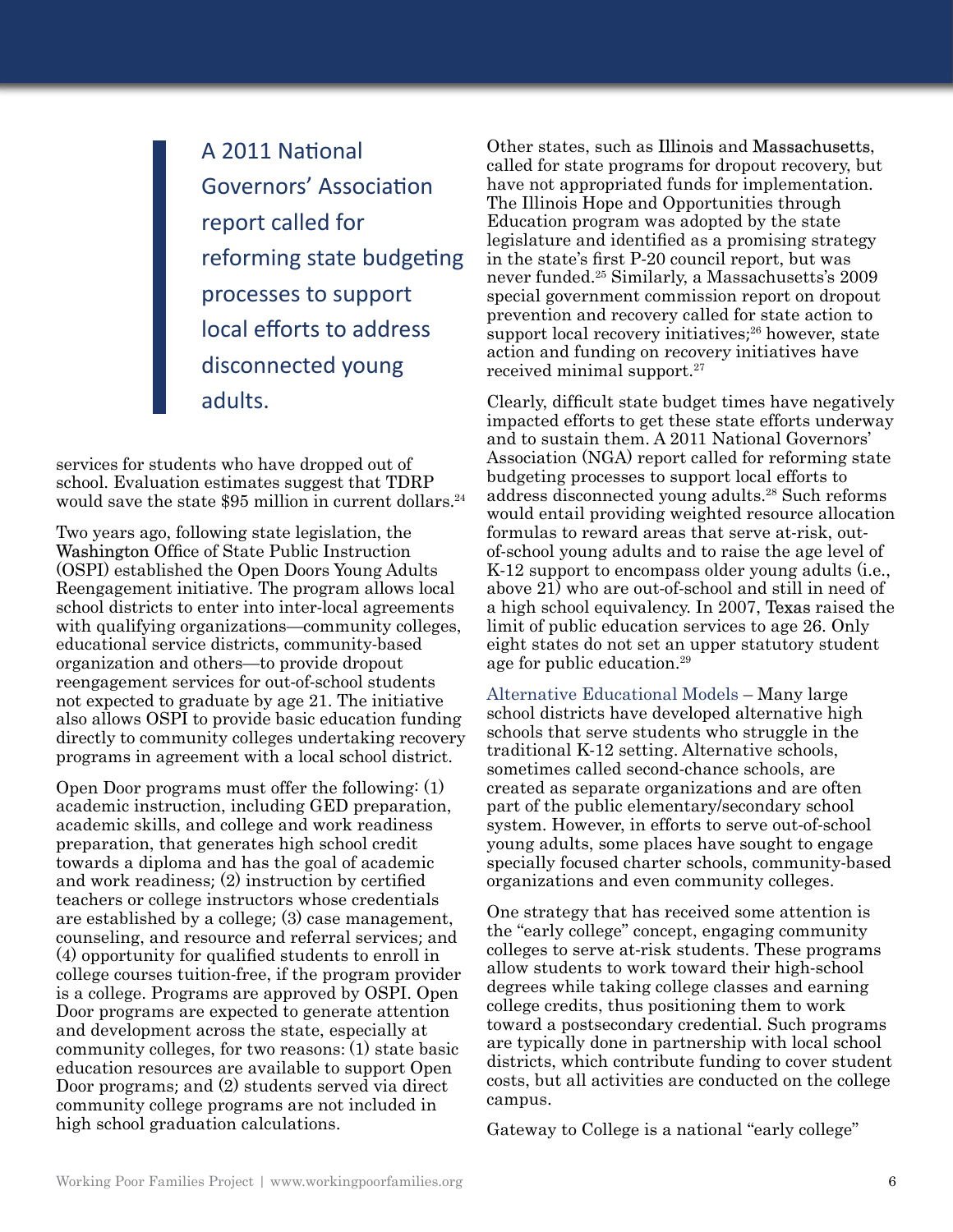initiative that operates in 22 states, at 42 colleges.30 The initiative is somewhat unique among early college efforts in that it operates as a drop-out recovery program focusing specifically on disconnected "out-of-school youth." The initiative is ten years old and recently has received significant funding from national organizations such as the Kresge and Bill and Melinda Gates foundations to enhance its program and expand into additional colleges.

One current expansion effort is in Massachusetts and is being conducted in partnership with the state's Department of Elementary and Secondary Education. Utilizing a federal grant award rather than state resources, the Department is helping to expand the number of Massachusetts community colleges with a Gateway program. The Department provides start-up funding and intensive technical assistance and training support (provided by the Gateway to College National Network) for three institutions of higher education that partner with at least one eligible school district. Although, as noted earlier, the state did not commit significant state funds to support the recovery recommendations presented in the 2009 report, this partnership with the national Gateway to College initiative is a promising example of what states can do.

In 2012, Colorado authorized local education providers and community colleges to enter into agreements to establish dropout recovery programs, allowing students who have dropped out of high school, or are at-risk of dropping out, to complete their high school requirements exclusively at a community college. Participating students who complete the program receive their high school diplomas by taking college-level courses for college credit. They then can re-enroll to work toward a post-secondary certificate or degree. In 2013, followup legislation required school districts to pay the student's tuition for each class in which he or she enrolls, not just those completed. This helps more students stick with the program and ultimately complete it, and encourages more community colleges to participate by assuring tuition costs are covered. To-date, two community colleges in Colorado have established these dropout recovery programs in affiliation with Gateway to College.

#### 3) Leveraging Adult Basic Education and High School Equivalencies

As noted earlier, major changes to Adult Basic Education in terms of the GED® will be implemented in 2014. These impending changes have prompted a number of states to examine state policies and undertake actions to create alternatives for achieving a high school degree or equivalency. States understand that the GED® may not be the best equivalency alternative for some of their students, especially those with limited English proficiency and those with exam anxiety or learning disabilities. In 2013, Iowa, Louisiana, Maine, Missouri, Montana, New York and New Hampshire announced they would be switching to new high school equivalency exams. Officials in California also started looking into amending regulations to drop the requirement that the state use the GED® test only. Texas plans to make their decision after requesting bids from test makers. Several other states, including Massachusetts and Indiana, are making plans to formally request information about alternative exams. Those two states, as well as **New Jersey** and Tennessee, are also exploring the option of offering more than just one state-endorsed high school equivalency test. Minnesota and Washington are creating their own high school equivalency process that will feature sets of measureable competencies in basic skills, career awareness and college readiness.

The extent to which these efforts result in actions to specifically recruit and serve disconnected young adults remains to be seen. But certainly moving toward new exams creates the opportunity to bring this target population into the discussions and represent it as a high priority.

Irrespective of the impending change, at least one state has been taking action to leverage Adult Basic Education capacity to support dropout recovery efforts. For the past three years, Mississippi has invested \$100,000 annually to each of 15 community colleges to support increased student enrollment, completion of the GED® and overall student success. The funds can be used to support additional instructors, test fees and classroom supplies, as well as financial assistance for students transitioning to postsecondary classes. The Mississippi Economic Policy Center successfully worked with other supporters to preserve \$1.5 million in Drop Out Recovery Funds in 2012 so that colleges can offer wraparound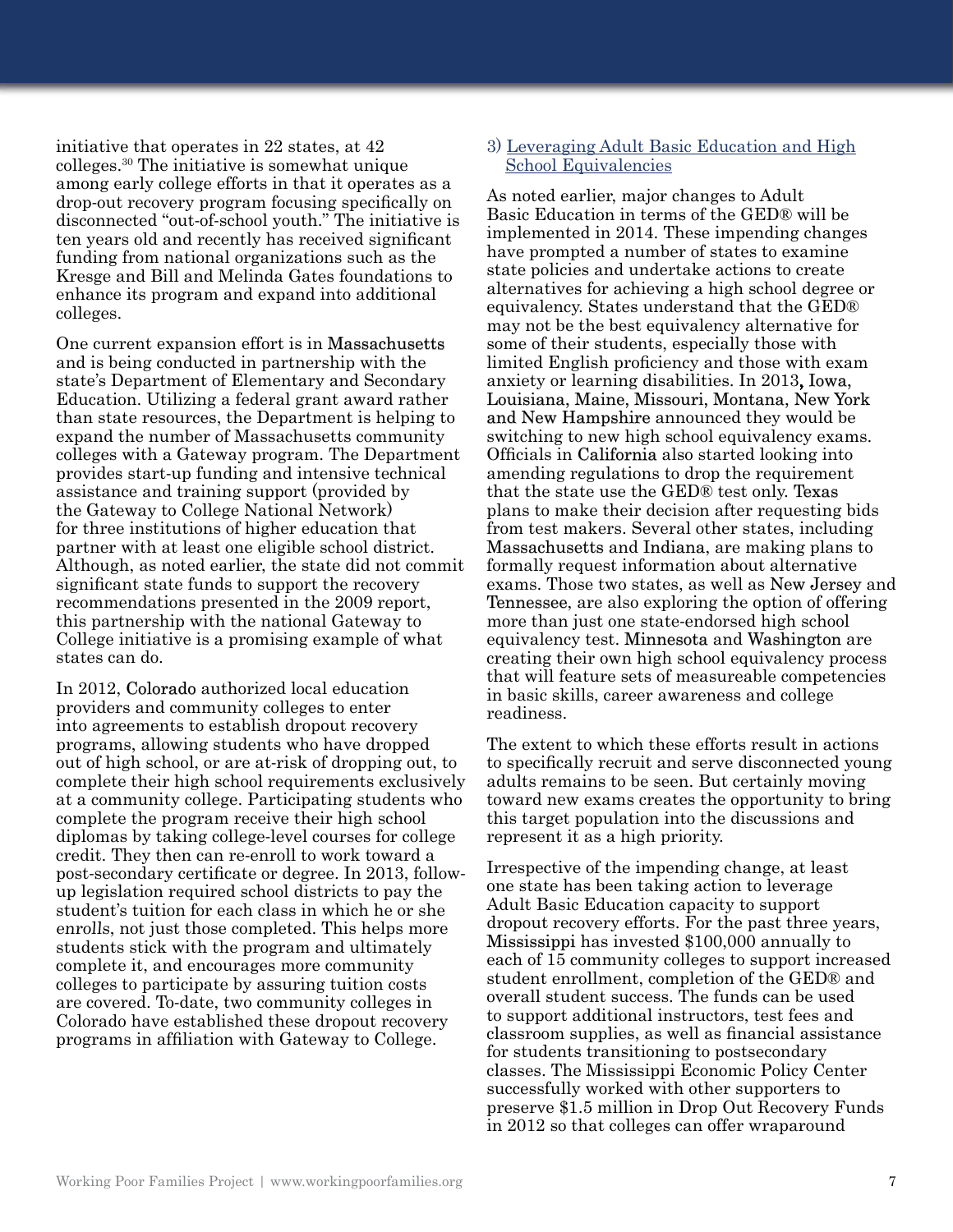supports, revised curriculum that embed skills development into ABE/GED courses and staff dedicated to student success and transitions to postsecondary.31

This latter idea, also known as a "Bridge" program, is a component of a career pathway framework. Bridge programs are intended to reform the delivery of education to be more relevant to the career aspirations of non-traditional students such as disconnected young adults. Such programs can also help address one obstacle that has recently emerged: changes to the federal Pell grant financial aid program that eliminated assistance to incoming postsecondary students without a high school degree. Bridge and career pathway programs provide the opportunity to obtain a high school equivalency while gaining postsecondary credits for continued advancement.

Career pathways and bridge programs have received national attention through such initiatives as the Joyce Foundation Shifting Gears' and the Joyce/Gates' Accelerating Opportunities. These initiatives support seven states in linking their Adult Basic Education and Community College programs into guided and structured educational programs of study. At their best, these programs are structured to combine basic academic work with occupation skills training and provide an educational pathway for students to advance toward postsecondary credentials. They are seen as promising for engaging young adults who previously had little interest in traditional educational programs.

State-level policy and systems change have been encouraged by these initiatives. For example, Minnesota's approach to adult basic education now includes creating pre-bridge classes for lower level ABE students that align directly to a postsecondary adult career pathway program. In Wisconsin's RISE approach, students may receive their high school equivalency by successfully completing their adult career pathway postsecondary course and completing two additional units of instruction.32

#### 4) Connecting Young Adults to Employment

Employment of young adults is at a 45-year low. Out-of-school males of color are more likely to be unemployed and live in poverty than their white counterparts. In addition, this population faces a likelihood of increased interactions with the juvenile and criminal justice systems. Research shows that early job experience increases the

Bridge and career pathway programs provide the opportunity to obtain a high school equivalency while gaining postsecondary credits for continued advancement.

likelihood of more work in the future. A continuum of work builds job readiness skills, knowledge and confidence.33 Providing disconnected young adults with opportunities for apprenticeship programs, subsidized work, job training and/or work-like activities can help young adults get on track toward education and economic success.

Apprenticeships and Pre-apprenticeships – State labor and economic development agencies typically manage implementation of state laws or policies governing apprenticeships or internships. In some states, Ohio for example, pre-apprenticeships are available and managed by the Ohio State Apprenticeship Council. For Ohio, a preapprenticeship program means a program that teaches basic technical and job-readiness skills for a designated occupation or occupational sector, to prepare participants for registered apprenticeship training. Pre-apprenticeships normally features a classroom and/or lab setting, but may also involve work-site visits, job-shadowing, internships or other activities outside the program facility, to provide exposure to the work environment for the targeted occupation(s). One component of Ohio's program serves out-of-school young adults up to age 21.34

Internships and Subsidized Employment –

Internship opportunities for young adults are commonly available through local young adult service and employment agency sponsors, but state policy to foster internships appear limited only to opportunities within state government agencies.

Subsidized young adult employment programs provide opportunities young adults might not otherwise have, particularly when employment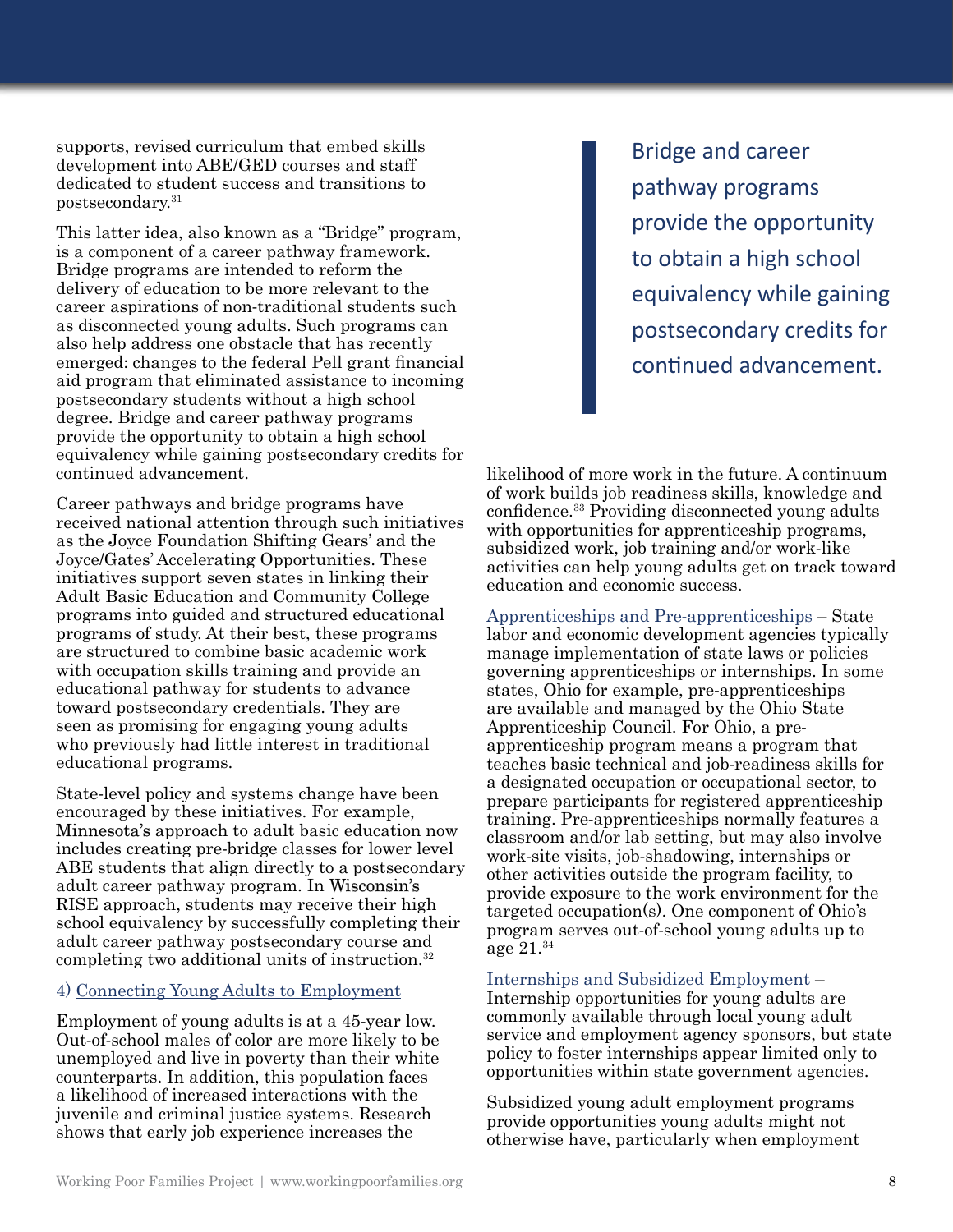rates for this age group are at a historic low. States can develop and sustain partnerships that combine the resources and expertise of Temporary Assistance for Needy Families (TANF) grants, workforce agencies and other organizations. For example, New York has for several years used TANF block grant funds to subsidize employment opportunities for young adults through local workforce investment agencies. By combining multiple resources, states can expand upon opportunities that began in summer 2010 through the TANF Emergency Fund.35

Work Readiness and Work Credential Programs – While often not targeted toward disconnected young adults, work readiness credentials can help disconnected young adults overcome employer hesitancy to hire. Most local adult education programs across the nation provide opportunities for students to earn high school credentials including the GED® or a local high school diploma through credit recovery. Some adult education programs and other state supported training institutions are beginning to offer nationally recognized work readiness options such as the ACT National Career Readiness Certificate (NCRC). For example, the Kentucky Department of Workforce Investment and the Kentucky Chamber of Commerce have partnered to offer and promote the NCRC instruction and assessment. The certificates include the signatures of both Kentucky Governor and the Kentucky Chamber of Commerce President. Over 200 career centers and adult education sites in Kentucky deliver NCRC training and assessments.36

#### ENGAGEMENT OPTIONS

This policy brief has been prepared for Working Poor Families Project (WPFP) state partners, and for individuals who are involved in programming and/or policy development leading to the educational and economic betterment of disconnected young adults. A number of examples have been cited of state policy and actions targeted to improve the reconnection of young adults to education and employment. However, much more needs to be accomplished at the state policy and local implementation levels.

The extent of the problem calls for significant activity to occur at the state level in order to give policy priority to the issue and to develop more comprehensive and concentrated strategies that are commensurate with the problem. But unless the political will and commitment to address this

issue becomes a priority for state officials, the chance for significant action and improvement is modest at best. The following recommendations offer strategies and policies for state level engagement:

- 1. Become Informed of the Needs What are the young adult reconnection needs and issues in your state? The U.S. Census American Community Survey offers educational attainment and demographic characteristics by state. Your state P-20 Council or WIA Youth Council may have a compilation of data and needs information that help them make policy recommendations. Major charitable or statebased philanthropic organizations (e.g. United Way, YMCA) often have young adults-at-risk information that supports their efforts. Annual dropout statistics and reports are available from your state education agency. Find out if your state has a SLDS initiative and share your ideas about missing data or information that would be enlightening and useful. Leverage the potential of data to educate stakeholders, build transparency and manage performance
- 2. Connect with the Major Federal Efforts The federal programs mentioned in this report exist in almost every state and have activities and policies that impact the reconnection of young adults to education and employment. In particular, the Adult Basic Education, WIA Youth and Perkins agencies often have opportunities to participate in policy councils or forums, and their state websites offer an array of reports that demonstrate needs and ongoing activities and projects. Also, most federally funded agencies that operate at the state level are seeking new ways to collaborate (often a mandate) and bring stakeholders together for a common purpose. Your participation in a collaborative event or forum would be welcomed. You could also host a young adult reconnection forum.
- 3. Build Multifaceted Collaborations Although the federal programs noted in this report are accomplishing many targeted goals with their mandated constituencies, it is widely acknowledged that these efforts are underfunded and have not succeeded in creating significant state policy change. Reconnecting young adults to education and employment requires a multifaceted approach. No one system or sector can do it alone. In order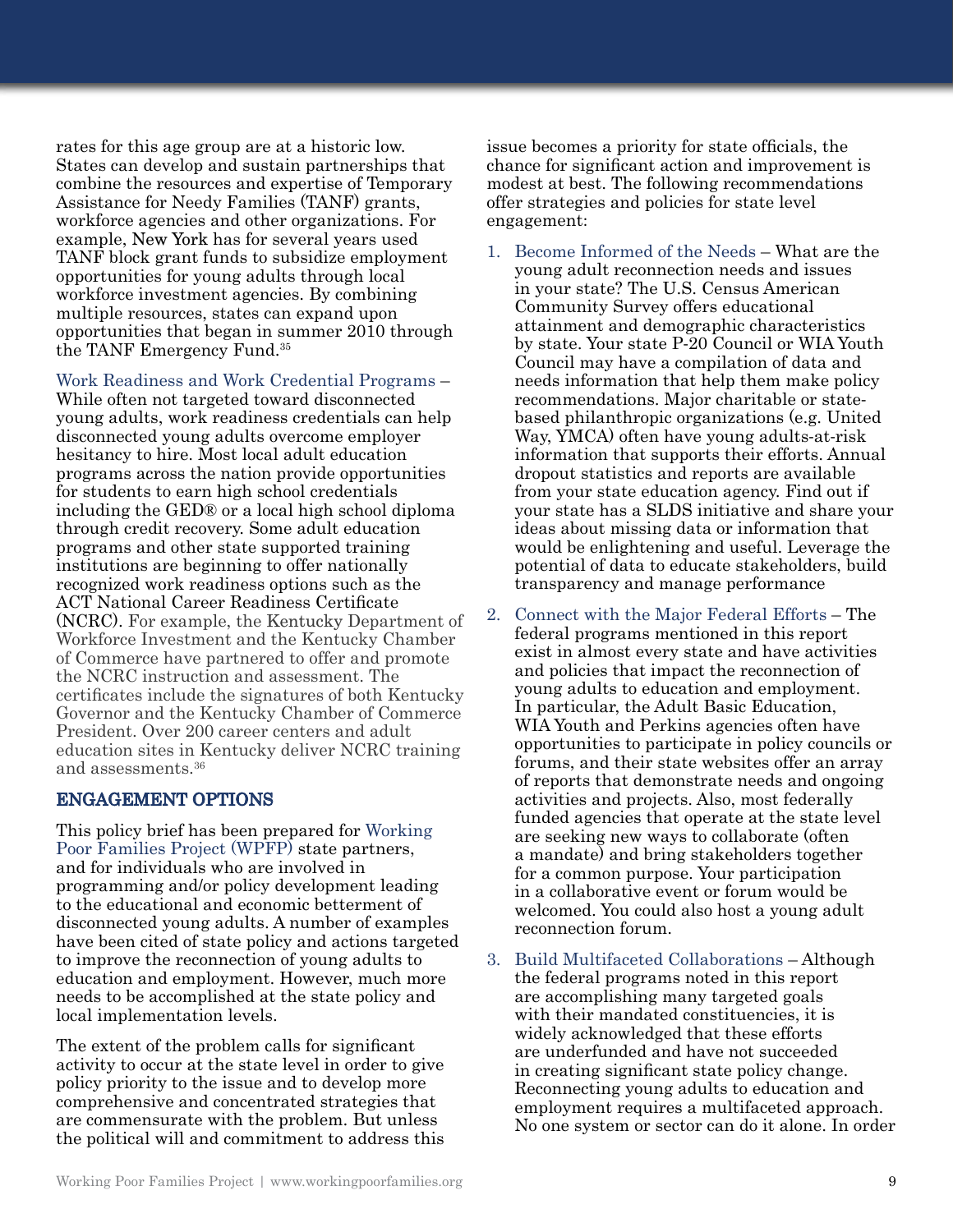to foster the necessary collaborative approach, it is recommended that collaborations be formed or forums be held that genuinely include policysetting decision makers from K-12, career and technical education, state community and technical colleges, child welfare and juvenile justice systems. In addition, providing the opportunity for at-risk young adults to share their stories and needs is a powerful first step in developing and motivating new collaborations.

- 4. Pursue a Comprehensive Delivery Model Evidence from many reconnection efforts show that recovering disconnected young adults and ensuring that they attain the ultimate goal of family-sustaining employment is dependent on a program delivery model that links basic and postsecondary education, skill training and job experience. While most recovery intervention models contain the first two components, the connection to real work is often missing. Examples of job experience approaches include internships, apprenticeships, mentorships, work-study programs and part-time employment. Connections with ready-to-hire employers for in-demand jobs are essential. Also, the need for a program navigator or advisor that follows the student through the pathway to employment process cannot be understated.
- 5. Focus on State Policies Reconnecting Young Adults to Education and Skills Training – The following strategies and policy ideas are supported by information presented in this report about programs and strategies that have demonstrated promise for reconnecting young adults to education and employment:
	- Establish state data collection and tracking policies and protocols that facilitate the understanding and scope of the reconnection issue and allow for the linkage of high school data, postsecondary data, social program information and workforce information. Having solid information about disconnected young adults is a first step to support informed policy-making.
	- Support dropout recovery efforts by providing funding to find disconnected young adults and re-connect them to education and skills training programs. Successful policies include creating alternative funding to encourage schools, community colleges

and community-based organizations to serve these disconnected young adults and raising the statutory student age limit on public education expenditures.

- Support high quality alternative high schools that include flexible mechanisms and models such as online learning, flexible day policies, linkages to support services and incentives to persist in school.
- Leverage K-12 and adult education resources to encourage student completion of high school equivalencies and connections to postsecondary education through pre-bridge and bridge programs. Assure that the GED® test and alternative diploma options are available at an affordable rate.
- Create a short term (e.g. one year) intensive program that targets disconnected young adults and facilitate a career pathway featuring workforce entry level credentials as an outcome.
- Combine state, WIA and TANF resources to promote subsidized employment, preapprenticeships and internships for disconnected young adults.

How do we maintain our standing as a country of opportunity and upward mobility, ensuring that present and future generations of Americans have the tools and skills to succeed? One answer lies in our ability to develop and strengthen pathways for young adults that are critical for reconnection to a quality education and family-sustaining employment. Like the generations before them, our nation's young adults are anxiously awaiting their shot at the American Dream, an opportunity to fulfill their potential. State policy makers and policy advocates must do all they can to facilitate that attainable dream—for our young adults, and for us all.

For questions about this policy brief or the Working Poor Families Project contact: Brandon Roberts robert3@starpower.net (301) 657-1480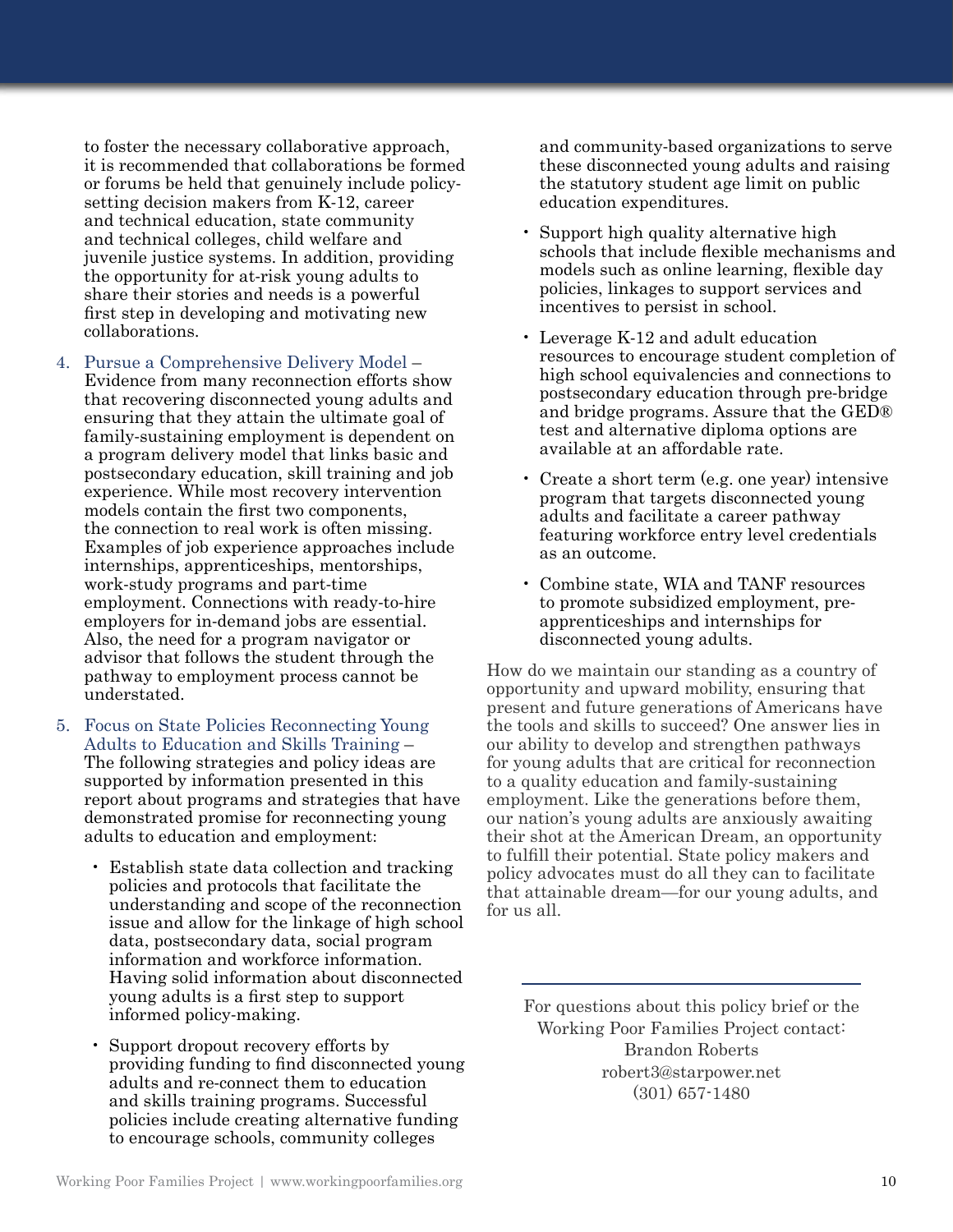### **ENDNOTES**

<sup>1</sup>Dr. Barry Shaffer is an educational consultant and the former Minnesota state director of adult education (1998- 2012). He has particular experience and expertise in the coordination of adult basic education policy and delivery with postsecondary bridge (transition) programming. The reports cited in the endnotes provided an invaluable wealth of information that contributed significantly to the synthesis of information and conclusions noted in this policy brief. In addition, the author wishes to acknowledge the contributions of Deborah Rabia Povich and Brandon Roberts for their help in synthesizing information and developing the policy recommendations found in this report. Finally, many thanks to report reviewers and commenters for their very helpful edits and comments: Jenny Wittner, Women Employed; Robert Wordlaw, Chicago Jobs Council; Frank Waterous, The Bell Policy Center; Ed Sivak, Mississippi Economic Policy Center; Leslie Helmcamp, Texas Center for Public Policies Priorities; and Nick Mathern, Gateway to College National Network.

2 The Working Poor Families Project (Winter 2012-2013). Low-Income Working Families: The Growing Economic Gap. Online at: http://www.workingpoorfamilies.org/wpcontent/uploads/2013/01/Winter-2012\_2013-WPFP-Data-Brief.pdf.

3 The Annie E. Casey Foundation (2012, March). Young Adults and Work: Restoring Teens and Young adult Connections to Opportunity. Kids Count Policy Report. Online at: [http://www.aecf.org/KnowledgeCenter/](http://www.aecf.org/KnowledgeCenter/Publications.aspx?pubguid=%7B3213DA55-8216-4065-B408-D7A521CDD990%7D) [Publications.aspx?pubguid=%7B3213DA55-8216-4065-](http://www.aecf.org/KnowledgeCenter/Publications.aspx?pubguid=%7B3213DA55-8216-4065-B408-D7A521CDD990%7D) [B408-D7A521CDD990%7D](http://www.aecf.org/KnowledgeCenter/Publications.aspx?pubguid=%7B3213DA55-8216-4065-B408-D7A521CDD990%7D).

#### 4 Ibid.

5 GED® is registered trademark of the American Council on Education and may not be used without permission. The GED® and GED Testing Service® brands are administered by GED Testing Service LLC under license. THIS WORK IS NOT AUTHORIZED, ENDORSED, OR LICENSED BY AMERICAN COUNSEL ON EDUCATION OR GED TESTING SERVICE, AND ANY REFERENCE TO "GED" IN THE TITLE OR BODY OF THIS WORK IS IN NO WAY INTENDED TO IMPLY AN AFFILIATION WITH, OR SPONSORSHIP BY, GED TESTING SERVICE OR ANY STATE OR ENTITY AUTHORIZED TO PROVIDE GED® BRANDED GOODS OR SERVICES.

6 U.S. Bureau of the Census – American Community Survey. (2011). Age, sex and race tables: S0101, B02001.

7 Young, Kathryn (2011, November). Dropout Recovery is National Recovery. Jobs for the Future Policy report. Online at: [http://www.jff.org/publications/education/](http://www.jff.org/publications/education/dropout-recovery-national-recovery-how-f/1356) [dropout-recovery-national-recovery-how-f/1356.](http://www.jff.org/publications/education/dropout-recovery-national-recovery-how-f/1356)

8 Martin, N., & Halperin, S. (2006). Whatever It Takes: How Twelve Communities Are Reconnecting Out-of-School Young Adults. Washington, DC: American Young Adults Policy Forum. Online at: [www.aypf.org/publications/](http://www.aypf.org/publications/WhateverItTakes/WIT_nineseconds.pdf) [WhateverItTakes/WIT\\_nineseconds.pdf.](http://www.aypf.org/publications/WhateverItTakes/WIT_nineseconds.pdf)

#### 9 Ibid.

10 The GED® Testing Service (2012). The 2012 annual statistical report. Washington, DC. The GED® Testing Service, LLC, and the American Council on Education

<sup>11</sup> Clymer, Carol (Fall 2012). Preparing for the New GED® Test: What to Consider Before 2014. Working Poor Families Project. Online at: [http://www.workingpoorfamilies.org/wp](http://www.workingpoorfamilies.org/wp-content/uploads/2012/12/WPFP-fall-brief_2012.pdf)[content/uploads/2012/12/WPFP-fall-brief\\_2012.pdf.](http://www.workingpoorfamilies.org/wp-content/uploads/2012/12/WPFP-fall-brief_2012.pdf)

12 U.S. Department of Labor (2012). Earnings and employment rates by educational attainment. Bureau of Labor Statistics.

13 Alliance for Excellent Education (2011, November). The High Cost of High School Dropouts: What the Nation Pays for Inadequate High Schools. Issue Brief. Online at: [www.](http://www.all4ed.org/files/HighCost.pdf) [all4ed.org/files/HighCost.pdf](http://www.all4ed.org/files/HighCost.pdf).

14 Washington State Board of Community and Technical Colleges (2005). Building Pathways to Success for Low-Skill Adult Students: Lessons for Community College Policy and Practice from a Longitudinal Student Tracking Study. Research Report No. 06-2. Online at: [http://lincs.ed.gov/](http://lincs.ed.gov/professional-development/resource-collections/profile-143) [professional-development/resource-collections/profile-143](http://lincs.ed.gov/professional-development/resource-collections/profile-143).

15 Ruetschlin, C., Draut, T., (April, 2013). Stuck: Young America's Persistent Job Crisis. Demos. Online at: [http://](http://www.demos.org/publication/stuck-young-americas-persistent-jobs-crisis) [www.demos.org/publication/stuck-young-americas](http://www.demos.org/publication/stuck-young-americas-persistent-jobs-crisis)[persistent-jobs-crisis.](http://www.demos.org/publication/stuck-young-americas-persistent-jobs-crisis)

16 Not listed here is a federal Department of Labor young adults program that has potential for state leverage. The WIA Youth Opportunity Grants go directly to local communities to help young adults in low-income areas prepare for employment and possibly college by helping them learn occupational skills while receiving educational assistance

17 Reyna, R. (July, 2011). State policies to reengage dropouts: an issue brief. National Governor's Association. Online at: [http://www.nga.org/files/live/sites/NGA/files/](http://www.nga.org/files/live/sites/NGA/files/pdf/1107REENGAGEDROPOUTS.PDF) [pdf/1107REENGAGEDROPOUTS.PDF](http://www.nga.org/files/live/sites/NGA/files/pdf/1107REENGAGEDROPOUTS.PDF)

#### 18 Ibid.

<sup>19</sup> Education Commission of the States  $(2012)$ . P-16/P-20: What states are doing. Online at: **www.ecs.org**.

20 Illinois P-20 Council (April 2013). Education for Our Future: Third Annual Report of the Illinois P-20 Council, p. 10. See: [http://www2.illinois.gov/gov/P20/Documents/](http://www2.illinois.gov/gov/P20/Documents/Full%20P-20/P-20%20Report%202013.pdf) [Full%20P-20/P-20%20Report%202013.pdf.](http://www2.illinois.gov/gov/P20/Documents/Full%20P-20/P-20%20Report%202013.pdf)